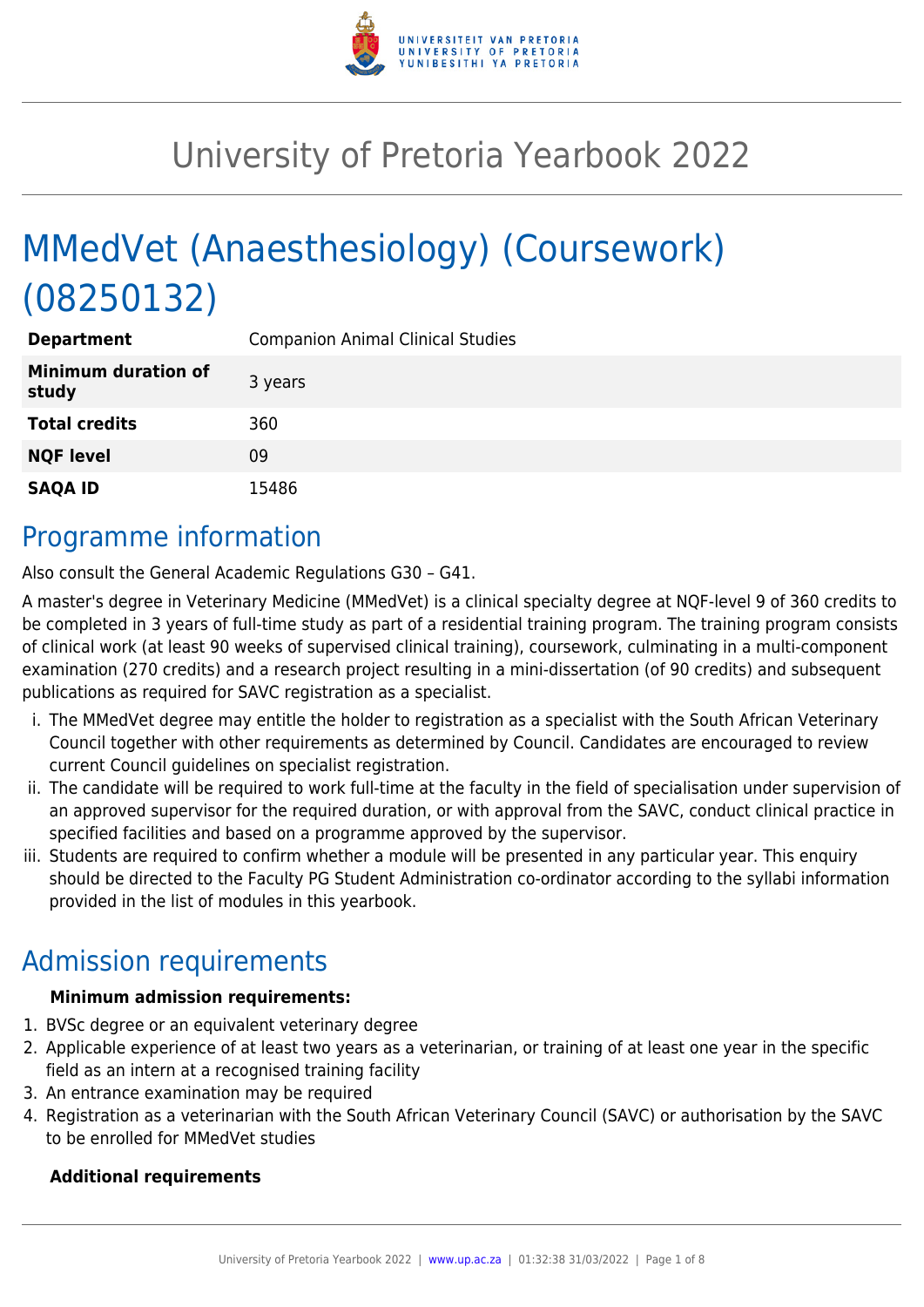

The candidate will be required to work full-time at the faculty in the field of specialisation under supervision of an approved supervisor for the required duration.

#### **Notification**

While the MMedVet is an advanced professional programme equivalent to specialist certification, registration to practise as a specialist is controlled by the SAVC or international equivalent. These bodies may have additional requirements for registration that are not university requirements. Please check their requirements as well.

### Examinations and pass requirements

Also consult the General Academic Regulations G35 – 38 (coursework) and G39 – G40 (mini-dissertation).

The MMedVet is conferred by virtue of completion of a minimum of 90 weeks of clinical training, examination in specialist module, and a mini-dissertation.

Examination in specialist module: Also consult the Faculty's SOP MMedVet examinations guidelines as reflected in the study guides.

The examination(s) in the specialist field of study may only be taken on completion of the minimum clinical training which includes successful presentation of seminars. Special permission will have to be obtained from the HOD if the examination is conducted at an earlier stage. The examination will consist of a theoretical component (the addition of an oral exam is optional and dependant on the discipline) and a practical component (optional; dependant on the discipline). The nature and duration of the specialist module's examination(s), which must fully test the theoretical knowledge as well as the practical skills of the student, is determined by the head of department in which the chosen field of study is presented.

A minimum examination mark of 50% is required in each of the theoretical and practical sections of the specialist module.

The Faculty regulations do provide for supplementary and special examinations as per General Academic Regulations G37.4 and G37.5; however, only after an additional period of training (theoretical and/or practical) as prescribed has been completed.

Note: Students who intend applying for membership of a specialist college abroad later on, should bear in mind that many of these colleges require a minimum examination mark and a final mark of at least 60% for admission. The student bears the responsibility of ensuring that they familiarise themselves with the relevant college requirements and regulations that might be applicable.

#### **Mini-dissertation:**

A mini-dissertation is submitted to the Head: Student Administration, before the closing date for the relevant graduation ceremonies as announced annually (i.e. 31 October or 31 March to qualify for the Autumn or Spring graduation, respectively), after permission is granted by the supervisor and co-supervisor(s). (Also consult the General Academic Regulation G39 with regard to the submission and technical editing of the thesis).

If a mini-dissertation is submitted after the due date specified above, the student takes the risk that the examination of the mini-dissertation may be delayed and the student will not be considered for the graduation concerned. A student will only be allowed to graduate if the student has successfully complied with all the requirements for the particular programme.

The mini-dissertation will be evaluated by two examiners (for the appointment of the examination panel, consult the General Academic Regulation G39.12.1).

The average of the separate marks awarded by the two examiners, constitutes the final mark for the minidissertation.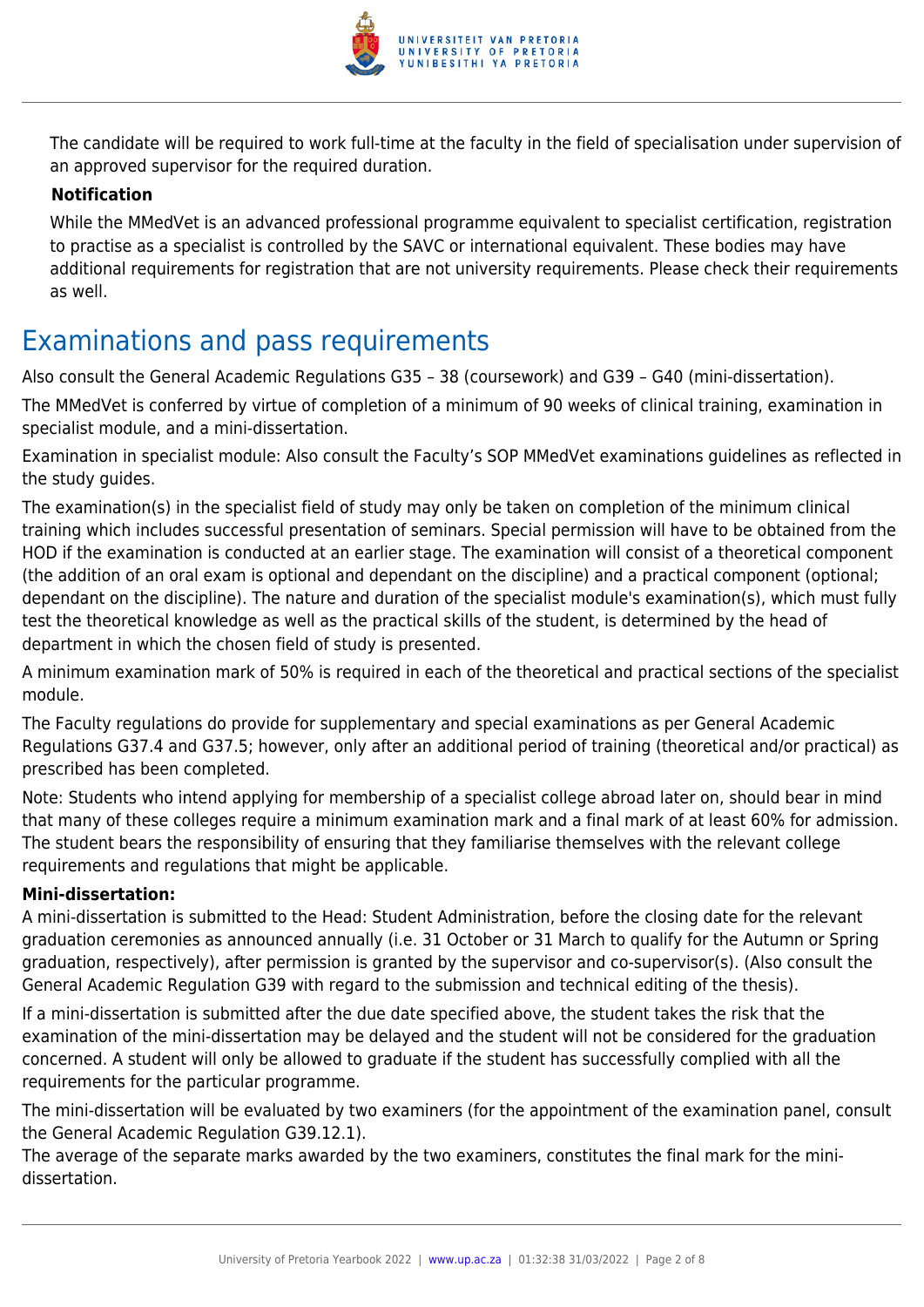

Before or on submission of the final copy of the dissertation, a student must submit a draft first-author research article for publication to the supervisor (Also consult the General Academic Regulations G39 - G40). The draft article should be based on the research study undertaken (and as approved by the Faculty Research Ethics committee) during the master's study, and be approved by the supervisor(s) concerned. The supervisor should then have the opportunity to take the paper through all the processes of revision and resubmission as may be necessary and/or appropriate in order to achieve publication. The affiliation of both the student and the supervisor(s) should be listed as the University of Pretoria.

## Research information

Also consult the General Academic Regulation G38.

All students should register for (and pass) the module Research methodology (VRM 813) (non-credit-bearing). If a student has already completed a similar module for a previous degree (within the past five years) and can show sufficient evidence of competence in research skills required at postgraduate level, a student may apply for exemption from this module.

The MMedVet master's degree consists of a minimum of 90 weeks of clinical training, coursework modules as well as a mini-dissertation of 90 credits. The basic requirements and Faculty expectations of an MMedVet minidissertation are:

- i. The student should show the ability to undertake a research project and write up the project.
- ii. The student does not need to make an original contribution to science, but still show the ability to do research.
- iii. Please note that explicit hypothesis-testing, i.e. experimental work is not necessarily mandatory.

The MMedVet master's degree mini-dissertation is based on a research project or related research projects (which need not be original), planned and written down by the student within the theme of the chosen specialization. (Assistance with statistical processing, applied specialised procedures, etc. is allowed, but must be acknowledged.) The student may use appropriate research done previously, to add to the writing of the minidissertation.

Research undertaken by an MMedVet master's student is conducted in accordance with the University's Code of ethics for scholarly activities. All research proposals must be submitted for ethics clearance/approval/exemption to the relevant faculty research and/or research ethics committee. Faculty research ethics committees may consider and approve or reject research proposals in accordance with the guidelines of the general policy.

#### **Compliance with degree requirements**

Also consult the General Academic Regulation G40.

- i. A professional master's degree, will be conferred on a student only after the successful completion of every requirement of each component of the relevant degree programme, including the achievement of a pass mark for the prescribed coursework module, the submission and successful evaluation of the mini-dissertation or other research-relevant output, and compliance with all the requirements for the particular programme.
- ii. A professional master's degree is not deemed to be completed if the electronic version of the minidissertation has not been submitted to the relevant faculty administration prior to the date of closure of the graduation/finalist list for the forthcoming graduation ceremony.
- iii. No one is entitled to any privileges pertaining to a professional master's degree before the qualification has been conferred on him or her at a graduation ceremony. In respect of professional registrations, faculties may issue confirmation letters to the relevant professional bodies prior to the graduation ceremonies.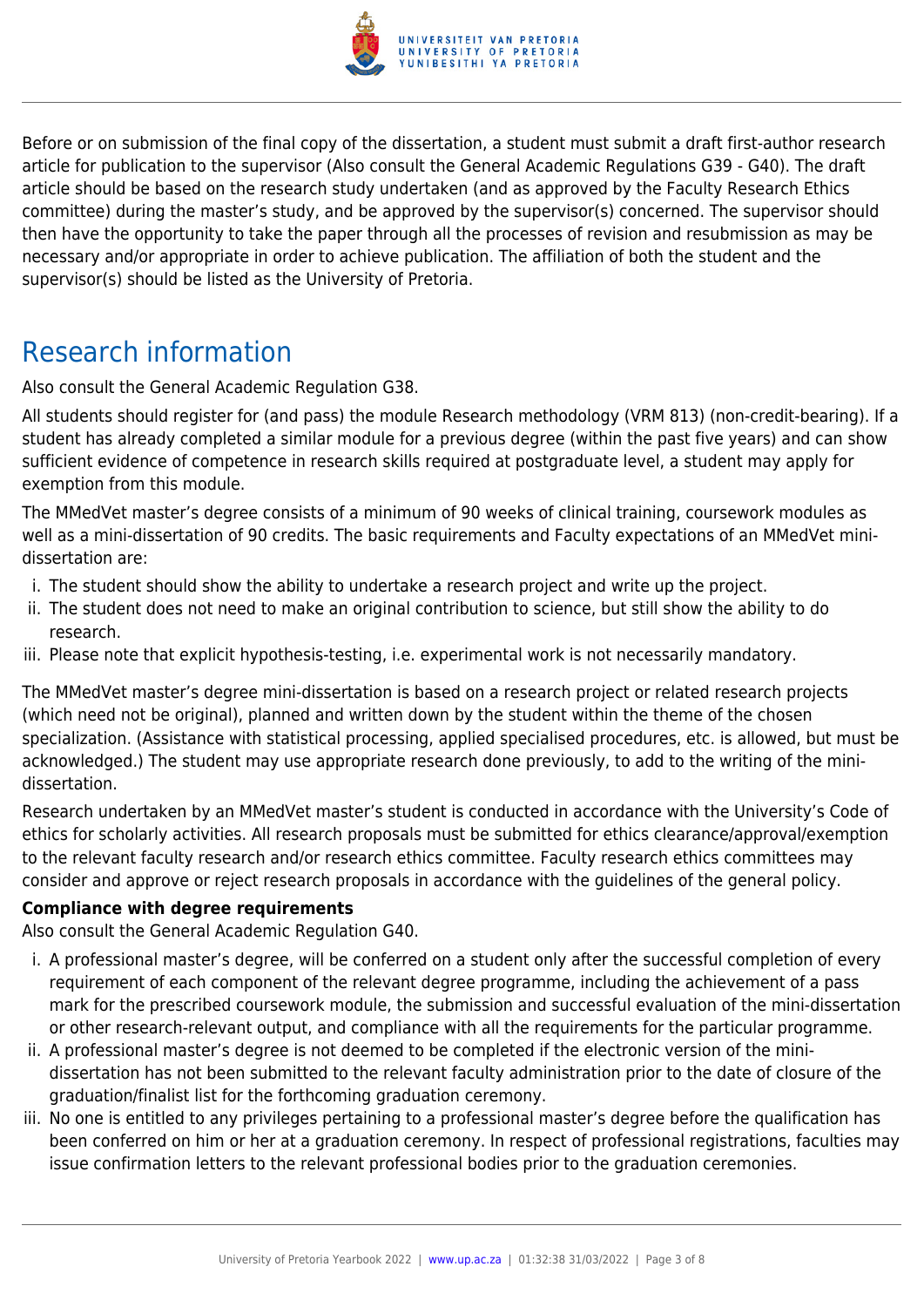

# Pass with distinction

A professional master's degree is awarded with distinction if a student meets the following requirements:

- a. Obtained at least a final mark of 75% (not rounded), based on the module prescribed for the professional master's degree in question; and
- b. Obtained a final mark of 75% or above for the mini-dissertation; and
- c. Completed the qualification within the maximum period allowed for master's study, but not in less than the prescribed minimum period of one academic year. Note: the maximum allowable time is twice that of the prescribed duration time period in relation to postgraduate students who study part-time. (i.e. study while working full-time).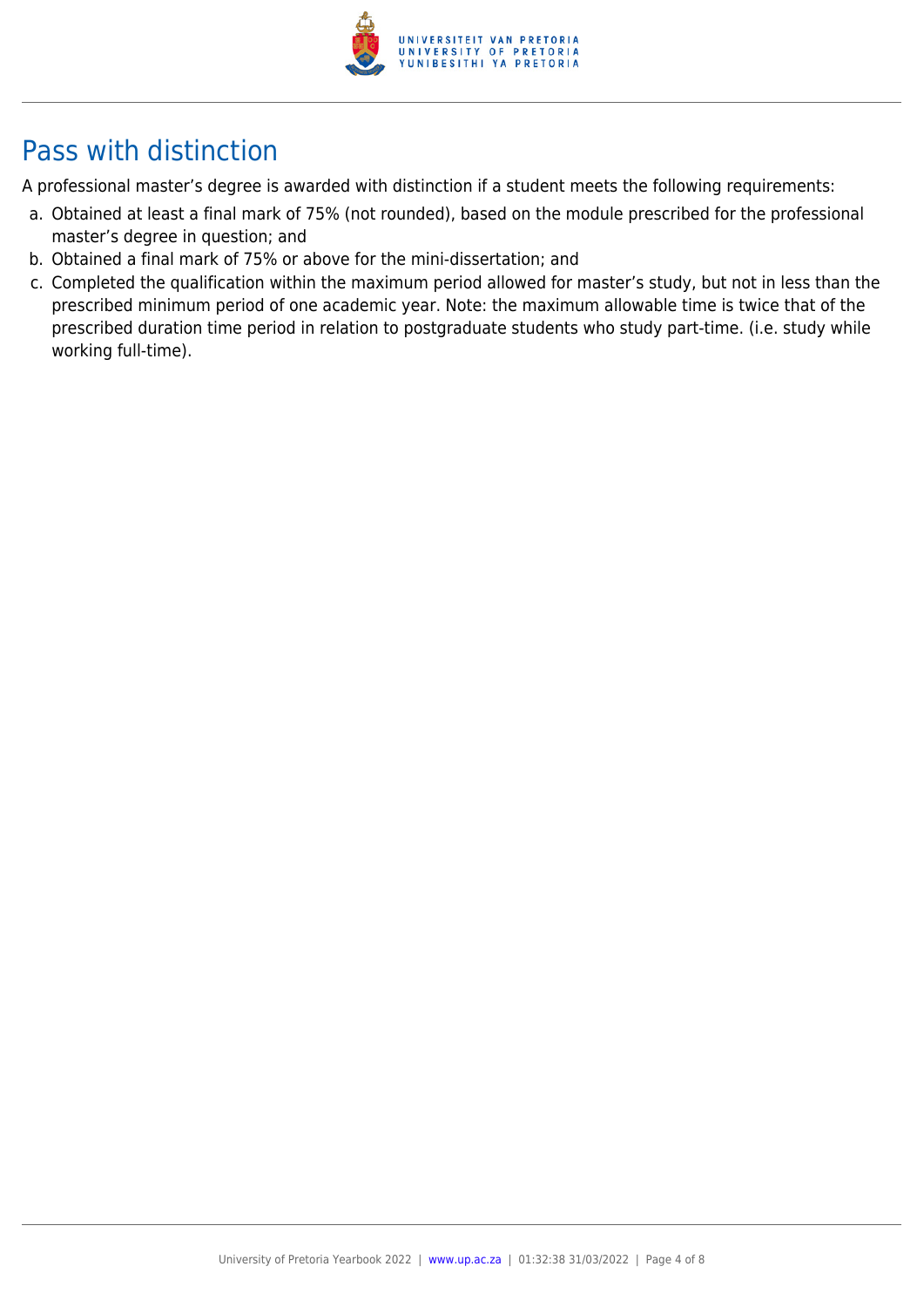

### Curriculum: Year 1

**Minimum credits: 360**

### **Core modules**

#### **Anaesthesiology 800 (ANV 800)**

| <b>Module credits</b>         | 270.00                                   |
|-------------------------------|------------------------------------------|
| <b>NQF Level</b>              | 09                                       |
| <b>Prerequisites</b>          | No prerequisites.                        |
| <b>Language of tuition</b>    | Module is presented in English           |
| <b>Department</b>             | <b>Companion Animal Clinical Studies</b> |
| <b>Period of presentation</b> | Year                                     |

#### **Module content**

Advanced theoretical and practical and experiential training in the administration of local and general anaesthetics on a species-orientated basis. The module covers the structure and functioning of inhalation anaesthesia and monitor apparatus, the latest use of total intravenous anaesthetic techniques, positive pressure ventilation, peripheral muscle relaxants and the techniques and equipment employed for the immobilisation of game.

Theoretical training includes the attendance of postgraduate seminars in Anaesthesiology at the School of Medicine.

#### **Mini-dissertation: Anaesthesiology 890 (ANV 890)**

| <b>Module credits</b>                     | 90.00                                    |
|-------------------------------------------|------------------------------------------|
| <b>NQF Level</b>                          | 09                                       |
| <b>Prerequisites</b>                      | <b>VRM 813</b>                           |
| <b>Language of tuition</b>                | Module is presented in English           |
| <b>Department</b>                         | <b>Companion Animal Clinical Studies</b> |
| <b>Period of presentation</b>             | Year                                     |
| <b>Research methodology 813 (VRM 813)</b> |                                          |
| <b>Module credits</b>                     | 0.00                                     |
| <b>NQF Level</b>                          | 09                                       |
| <b>Language of tuition</b>                | Module is presented in English           |
| <b>Department</b>                         | <b>Veterinary Tropical Diseases</b>      |

**Period of presentation** Semester 1 and Semester 2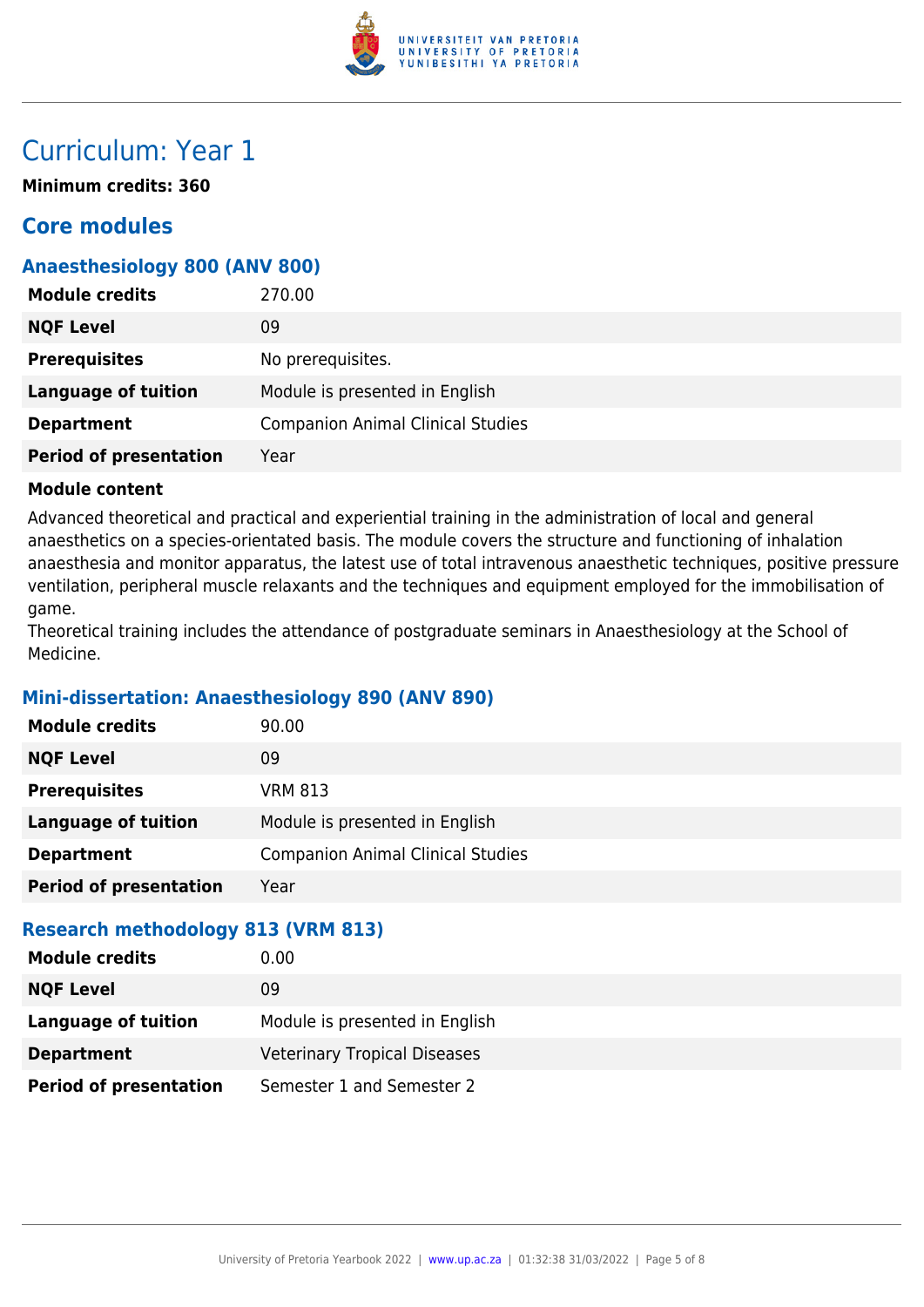

#### **Module content**

A web-based introductory module in research methodology that includes planning and undertaking a research project or clinical trial, collecting and analysing data, scientific writing, and enabling preparation and presenting of a research protocol.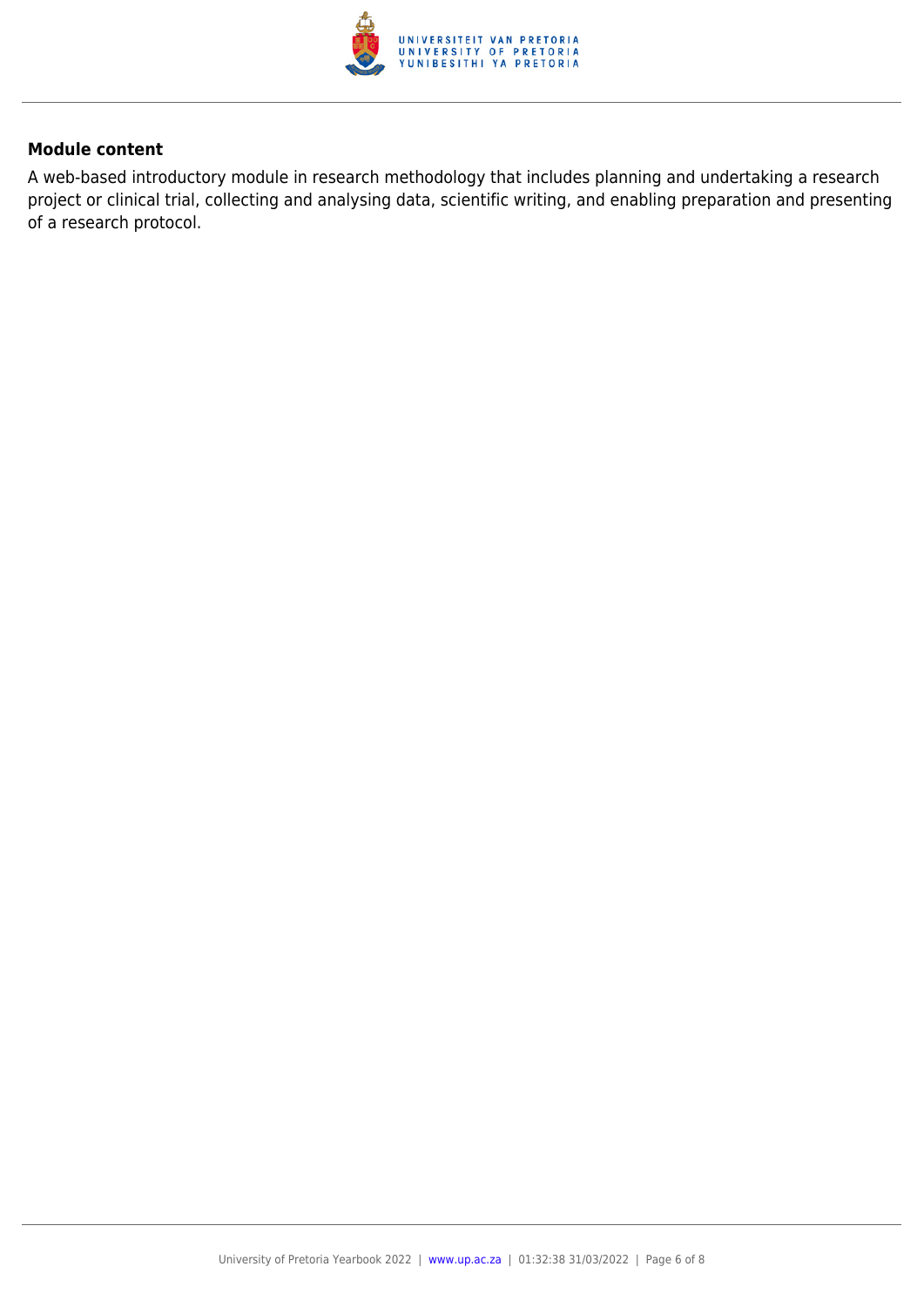

### Curriculum: Year 2

**Minimum credits: 360**

### **Core modules**

#### **Anaesthesiology 800 (ANV 800)**

| <b>Module credits</b>         | 270.00                                   |
|-------------------------------|------------------------------------------|
| <b>NQF Level</b>              | 09                                       |
| <b>Prerequisites</b>          | No prerequisites.                        |
| <b>Language of tuition</b>    | Module is presented in English           |
| <b>Department</b>             | <b>Companion Animal Clinical Studies</b> |
| <b>Period of presentation</b> | Year                                     |

#### **Module content**

Advanced theoretical and practical and experiential training in the administration of local and general anaesthetics on a species-orientated basis. The module covers the structure and functioning of inhalation anaesthesia and monitor apparatus, the latest use of total intravenous anaesthetic techniques, positive pressure ventilation, peripheral muscle relaxants and the techniques and equipment employed for the immobilisation of game.

Theoretical training includes the attendance of postgraduate seminars in Anaesthesiology at the School of Medicine.

#### **Mini-dissertation: Anaesthesiology 890 (ANV 890)**

| <b>Module credits</b>         | 90.00                                    |
|-------------------------------|------------------------------------------|
| <b>NQF Level</b>              | 09                                       |
| <b>Prerequisites</b>          | <b>VRM 813</b>                           |
| <b>Language of tuition</b>    | Module is presented in English           |
| <b>Department</b>             | <b>Companion Animal Clinical Studies</b> |
| <b>Period of presentation</b> | Year                                     |
|                               |                                          |